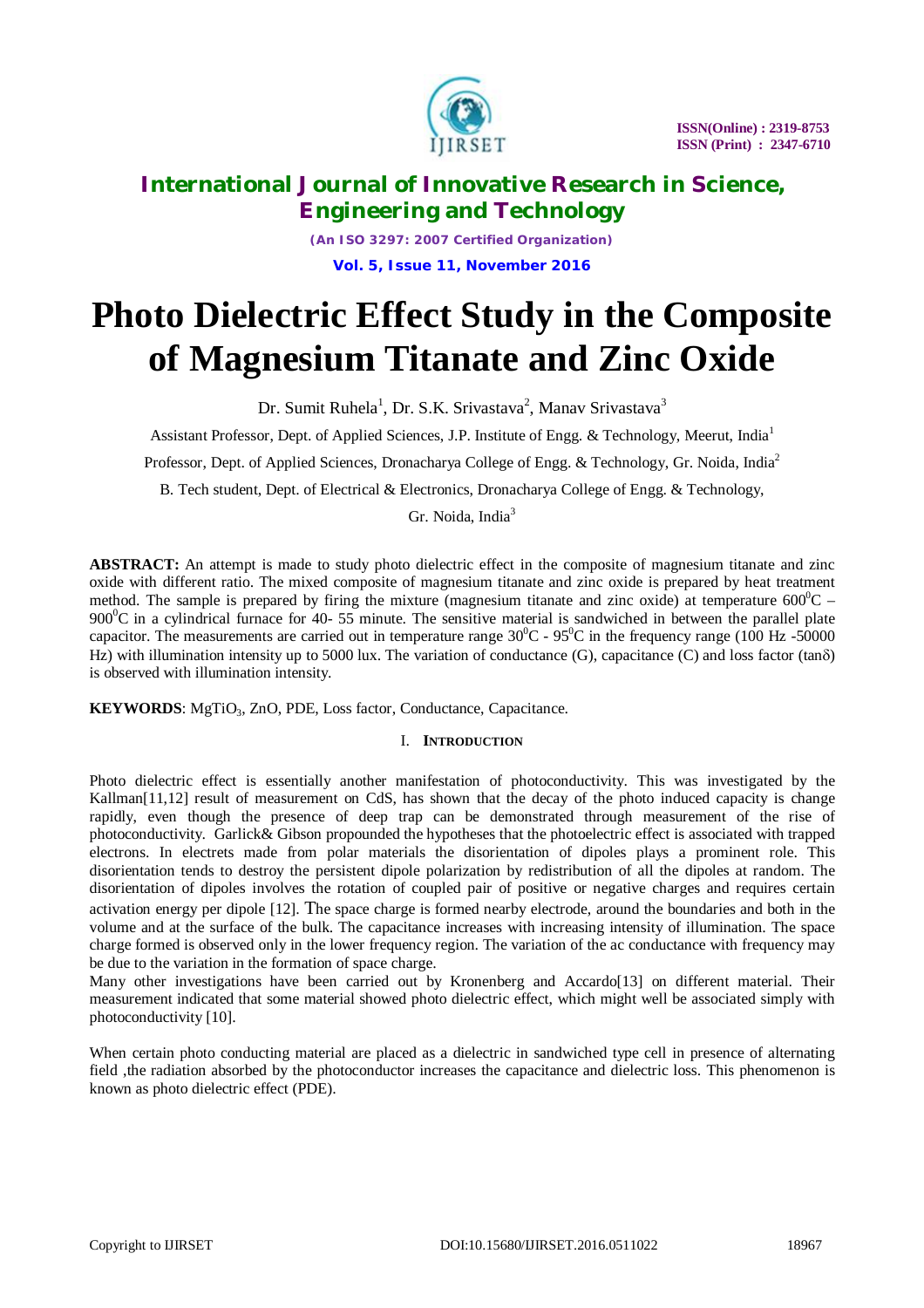

*(An ISO 3297: 2007 Certified Organization)*

**Vol. 5, Issue 11, November 2016**

# II. **RELATED WORK**

The photo dielectric studies have been made in several material like zinc sulphide (ZnS), zinc oxide (ZnO)[1] or CdS powder and also in single crystal[2]. Photo dielectric investigation have been made on other compound i.e. GaAs[3], Ge[4], ZnS[4] activated with Cu [18], tetra-amino-diphenyl (TADP)[5,16,17] etc. In the recent years photo dielectric effect in  $TiO<sub>2</sub>[6]$  and  $SnS[7]$  have been reported [3]. The photo dielectric effect is reduced in presence of impurities which poison the luminescence of ZnS phosphors[8,14,15]. With the advancement in materials research, miniature electret microphones integrated on silicon chips as microelectro- mechanical systems (MEMS) have been produced.

Products employing electrets have been put into practical use in almost all walks of life. Use of electrets has been suggested for biomedical applications such as replacement of heart valve, bone implants and artificial muscles in robotic paradigm. Such developments have thrown new challenges in materials science research [9, 19]. Nikam, P.S. et al. (1994) have studied electric and dielectric properties of solution-gas interface grown AgCl thin film capacitors (Al/AgCl/Al) of various thicknesses. Chassaing, P.M. et al. (2007) have investigated dielectric effect in surface optical phonons in freestanding cylindrical ZnO nanoparticles surrounded by organic molecules. Li, J., Chen, F. et al. (2007) have investigated dielectric properties in  $\alpha$ -Si<sub>3</sub>N<sub>4</sub> alloy prepared by MgO and Al<sub>2</sub>O<sub>3</sub> as the sintering additives and spark plasma sintering (SPS) technique. Dielectric constant of barium titanate is strongly influenced by its grain-size [ll]. Ceramics with finer grain-size (-l pm) show higher values of K at room temperature, whereas peak in permittivity at Curie-temperature is lower, as compared to ceramics with grain-size larger than 2pm. Dubrovski, G.B. et al. (1998) have elicited considerable interest in the investigations of the crystal structure and electrical and optical properties of layered compounds of type MX2 (where M is a metal and X is a chalcogen).

# III. **MATERIAL AND EXPERIMENTAL DETAILS**

For the preparation of the mixed system, high purity MgTiO<sub>3</sub> and ZnO are taken in different proportions. The twp base material pure magnesium titanate ( $MgTiO<sub>3</sub>$ ) and pure zinc oxide (ZnO) are taken in the powder form. All the base material are taken in different proportion by weight. These proportions are grind properly in order to get homogeneous mixture. The homogeneous mixture is then fired in a cylindrical furnace (Muffle furnace) at  $600^{\circ}$ C to  $900^{\circ}$ C in controlled atmosphere. The heated material is then cooled and again grinded in order to make a fine mixture in the form of powder. For measurement purpose, cell is constructed in the shape of parallel plate capacitors by inserting the receptive material in polystyrene binder and squeeze in it between the two conducting glass plates. The four electrode cell arrangement having thickness of  $(0 - 0.05)$  cm) and area of 2 cm<sup>2</sup> is used for measurement. The two end faces of the capacitor are fitted with two additional transparent glass plates. By varying slit width, intensity of illumination may be altered. An ac bridge LCR-Q meter is used to measure the conductance and capacitance. A high stabilized field is subjected across the cell and resulting current is noted through electrometer. The cell was placed in complete dark chamber. The radiation from Hg-lamp (300 W) were allowed through a window over transparent surface of the cell. Intensity of illumination can be changed by changing the slit width.

# IV. **RESULTS AND DISCUSSION**

# A. *EFFECT OF ILLUMINATION INTENSITY ON CONDUCTANCE*

The graph (figure 1) plotted between illumination intensity and conductance shows non-linear behavior. In lower region, conductance increases speedily with increasing intensity of illumination, whereas in higher region of illumination intensity, conductance increases slowly and be likely to saturate. The ac conductivity is in fact a sum of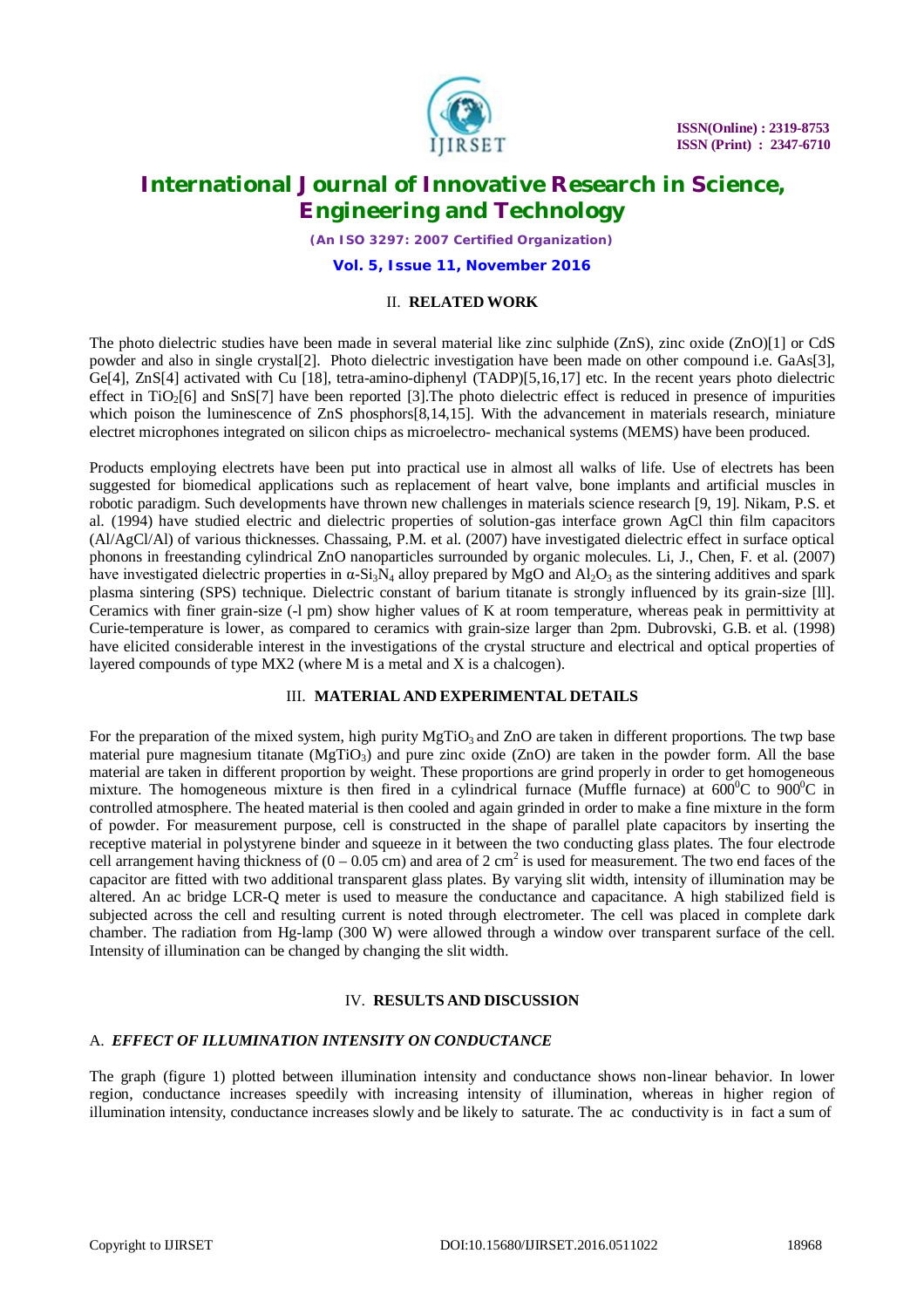

*(An ISO 3297: 2007 Certified Organization)*

**Vol. 5, Issue 11, November 2016**



Figure 1: Variation of conductance with intensity

frequency independent dc conductivity and true ac conductivity. When intensity of illumination is increased, large number of charge carriers are generated due to which dc conductivity is increased. Therefore on increasing the intensity of illumination, total conductance may be increased.

# B. *EFFECT OF INTENSITY ON CAPACITANCE*

It is observed from the graph (figure 2) that capacitance of the sample increases rapidly with increasing intensity illumination upto 5000 Lux. On further increasing the intensity of illumination, capacitance increases slowly and



Figure 2: Variation of capacitance with intensity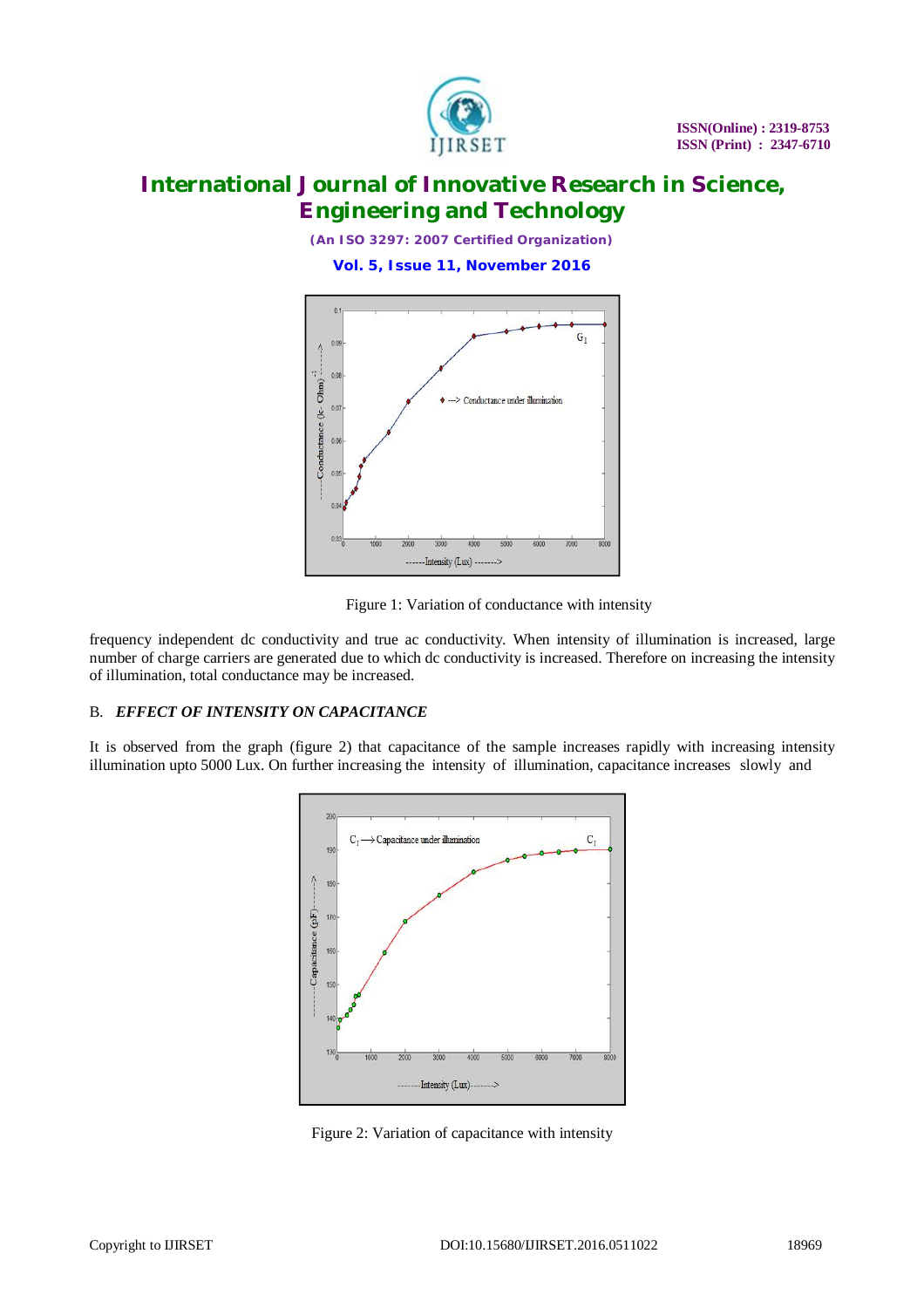

*(An ISO 3297: 2007 Certified Organization)*

## **Vol. 5, Issue 11, November 2016**

gradually tends to saturate. This is due to the fact that charges of the capacitor are accompanied by the relatively fast changes of electrical conductivity which reaches quite rapidly its saturation value with the increasing illumination intensity.

# C. *EFFECT OF INTENSITY ON LOSS FACTOR (TAN Δ)*

It is observed from the graph (figure 3) that loss factor decreases with increasing intensity of illumination. In lower region of illumination intensity (upto 1000 Lux), loss factor decreases rapidly whereas in higher region (above 1000



Figure 3: Variation of Loss factor with intensity

Lux), the loss factor decreases steadily and have a tendency to saturate on further increasing the intensity. It is based on the fact that on increasing the intensity, less and less space charge is produced due to which dielectric loss gets reduced.

## V. **CONCLUSION**

The ac conductivity is in fact a sum of frequency independent dc conductivity and true ac conductivity. When intensity of illumination is increased, large number of charge carriers are generated due to which dc conductivity is increased. Therefore on increasing the intensity of illumination, total conductance may be increased. The loss factors decreases steadily and have a tendency to saturate on further increasing the intensity. It is based on the fact that on increasing the intensity, less and less space charge is produced due to which dielectric loss gets reduced.

## VI. **ACKNOWLEDGEMENTS**

The authors Dr. Sumit Ruhela & Dr. S. K. Srivastava are thankful to Institute Instrumentation Center, IIT, Roorkee, India for providing the laboratory facility and also thankful to Prof. S.G. Prakash, Dept. of Physics, university of Allahabad, India for their assistance.

#### **REFERENCES**

- [1] R. K. Srivastava, S.G. Prakash, "Photoelectret study of Sm doped ZnO and ZnO-Pb3O4 mixed lattice", Indian Journal of Pure & Applied Physics", vol.46, pp. 266-269, 2008
- [2] J. Raux,"L'effetphotodiélectrique", J. Phys. Radium, vol. 15, no. 3, pp. 176-188, 1954
- [3] V. K. Farkya and N. L. Porwal, "Photodielectric investigation of some compound semiconductors at low frequencies", Ind. J. Pure & Appl. Phys., vol. 22, no. 12, pp. 703-707, 1984